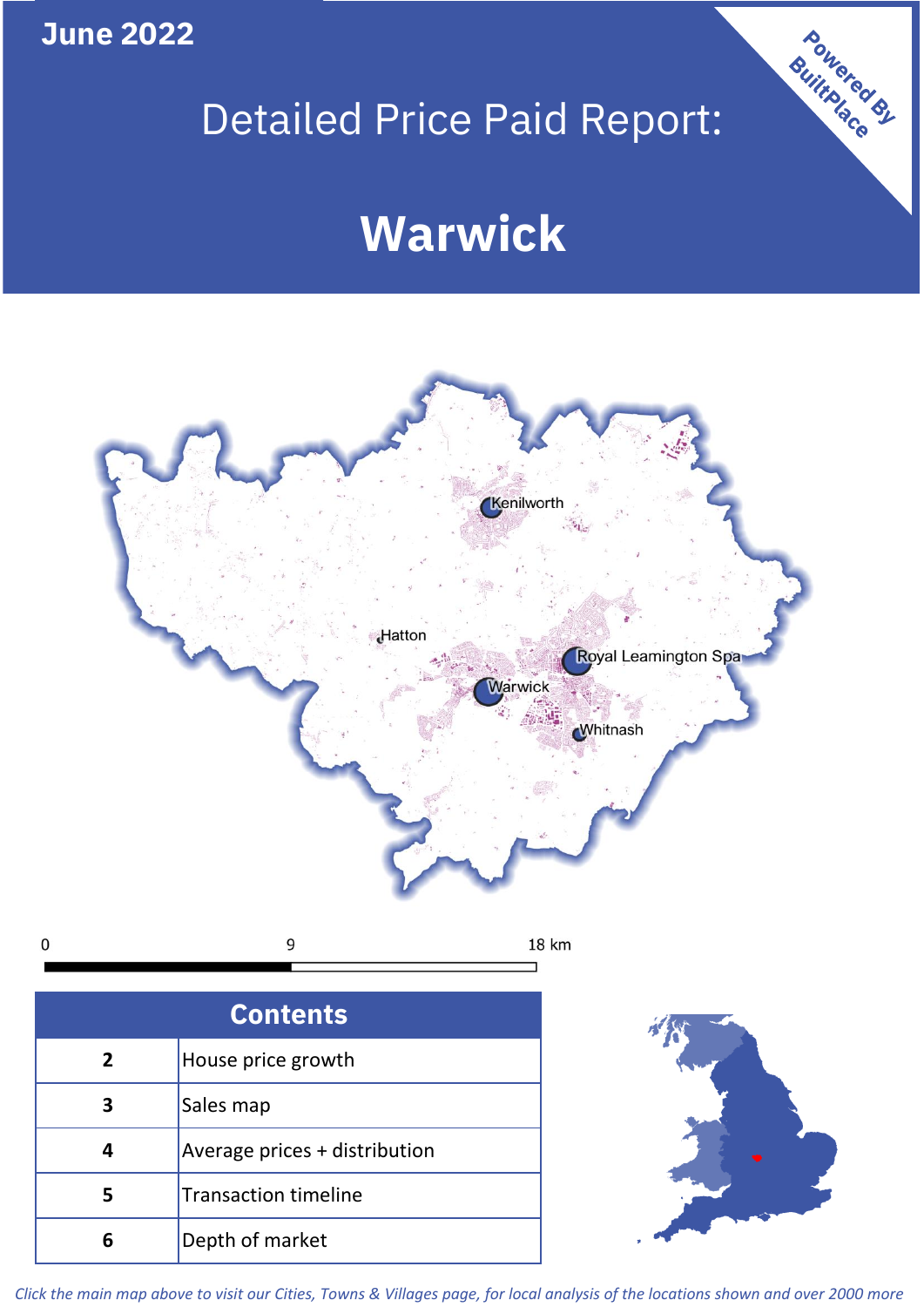### **Headline Data**

|                     | <b>Current level</b> | 3 month  | <b>Annual</b> | 5 year  | 10 year |
|---------------------|----------------------|----------|---------------|---------|---------|
| <b>House prices</b> | £354,411             | 3.9%     | 8.7%          | 21.8%   | 65.3%   |
| <b>Transactions</b> | 2,508                | $-12.7%$ | 20.2%         | $-2.5%$ | 18.7%   |

# **House Price Growth (April 2022 data)**

#### *Annual Change in House Prices*



House prices in Warwick grew by 8.7% in the 12 months to April 2022 (based on 3-month smoothed data). By comparison national house prices grew by 10.7% and prices in the West Midlands grew by 10.9% over the same period.

Warwick house prices are now 59.6% above their previous peak in 2007, compared to +45.8% for the West Midlands and +52.9% across England.



#### *Year-To-Date Change in House Prices, December to April*

Local prices have grown by 3.7% in 2022 so far, compared to growth of 2.0% over the same period last year.

#### *Source: OS OpenData; UK House Price Index (Contains HM Land Registry data © Crown copyright)*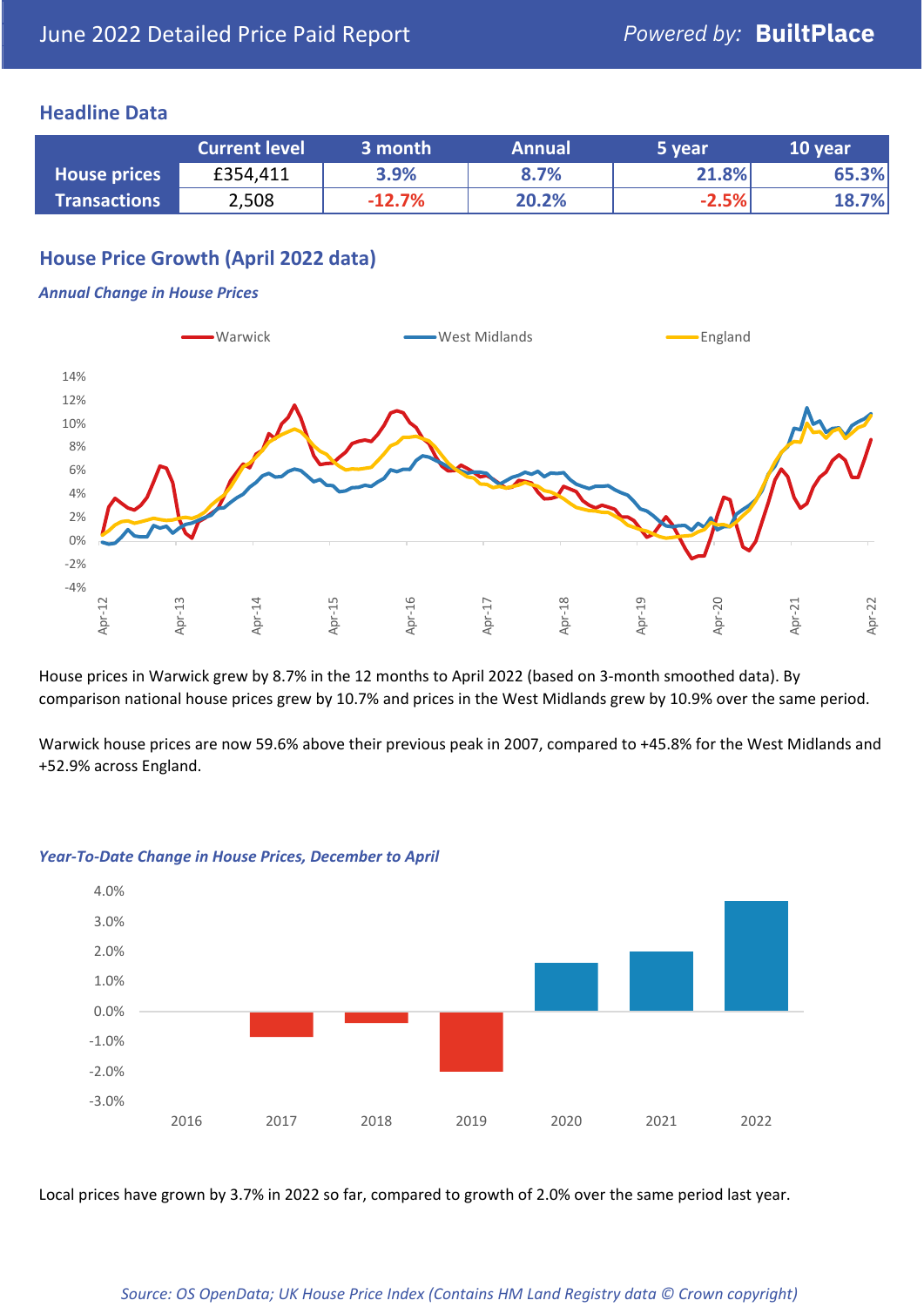# **House Price Map**

*12 months to April 2022*



*Each point is one postcode, coloured by the average value relative to all sales in this local authority (price bands are LA-specific quintiles).*

# **Map Key**

| Min      | <b>Max</b> |              |
|----------|------------|--------------|
| Up to    | £227,000   | 1st quintile |
| £227,000 | £280,000   | 2nd quintile |
| £280,000 | £350,000   | 3rd quintile |
| £350,000 | £455,000   | 4th quintile |
| £455,000 | and over   | 5th quintile |
|          |            |              |

| Min      | <b>Max</b> |                            |
|----------|------------|----------------------------|
| Up to    | £227,000   | 1st quintile / lowest 20%  |
| £227,000 | £280,000   | 2nd quintile               |
| £280,000 | £350,000   | 3rd quintile               |
| £350,000 | £455,000   | 4th quintile               |
| £455,000 | and over   | 5th quintile / highest 20% |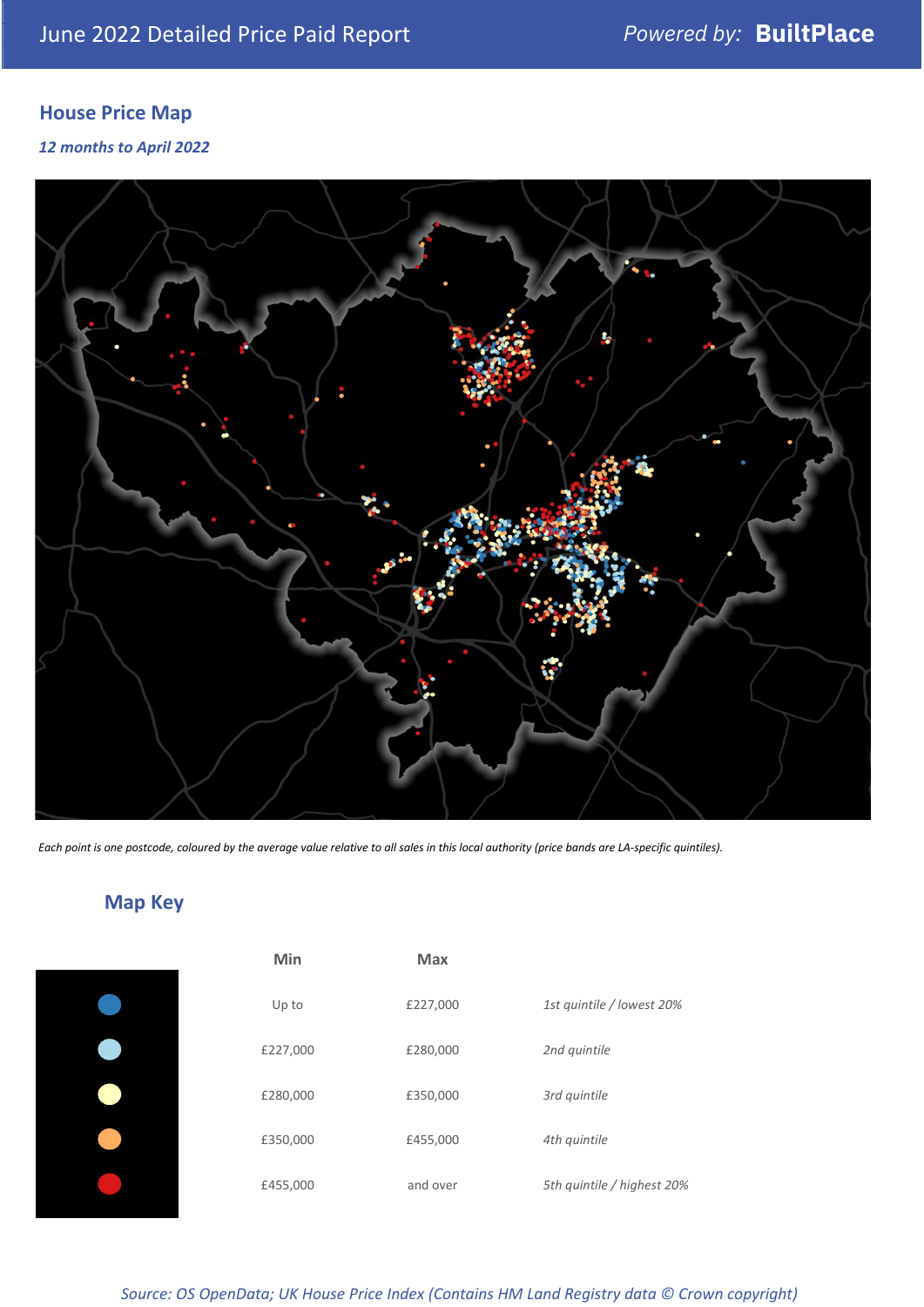# **Average House Price by Property Type**

#### *12 months to April 2022*



|                 | <b>New</b>           | <b>Second hand</b> |  |  |
|-----------------|----------------------|--------------------|--|--|
| <b>Flat</b>     | £231,000             | £221,647           |  |  |
| <b>Terraced</b> | No recorded<br>sales | £330,123           |  |  |
| Semi-detached   | £335,360             | £344,181           |  |  |
| <b>Detached</b> | £497,667             | £601,159           |  |  |

### **House Price Distribution by Year**

*All properties, by price band and calendar year (2020 = year to date)*

|                    | 1997 | 2002 | 2007 | 2012 | 2017 | 2019 | 2020 |
|--------------------|------|------|------|------|------|------|------|
| <b>Under £100k</b> | 75%  | 19%  | 4%   | 4%   | 1%   | 1%   | 1%   |
| £100-200k          | 21%  | 57%  | 48%  | 44%  | 15%  | 12%  | 13%  |
| E200-300k          | 3%   | 16%  | 28%  | 30%  | 39%  | 33%  | 29%  |
| £300-400k          | 1%   | 5%   | 11%  | 12%  | 22%  | 24%  | 25%  |
| £400-500k          | 0%   | 2%   | 5%   | 5%   | 11%  | 13%  | 16%  |
| <b>£500k-1m</b>    | 0%   | 1%   | 4%   | 4%   | 11%  | 15%  | 13%  |
| £1-2m              | 0%   | 0%   | 0%   | 0%   | 1%   | 2%   | 3%   |
| <b>Over £2m</b>    | 0%   | 0%   | 0%   | 0%   | 0%   | 0%   | 0%   |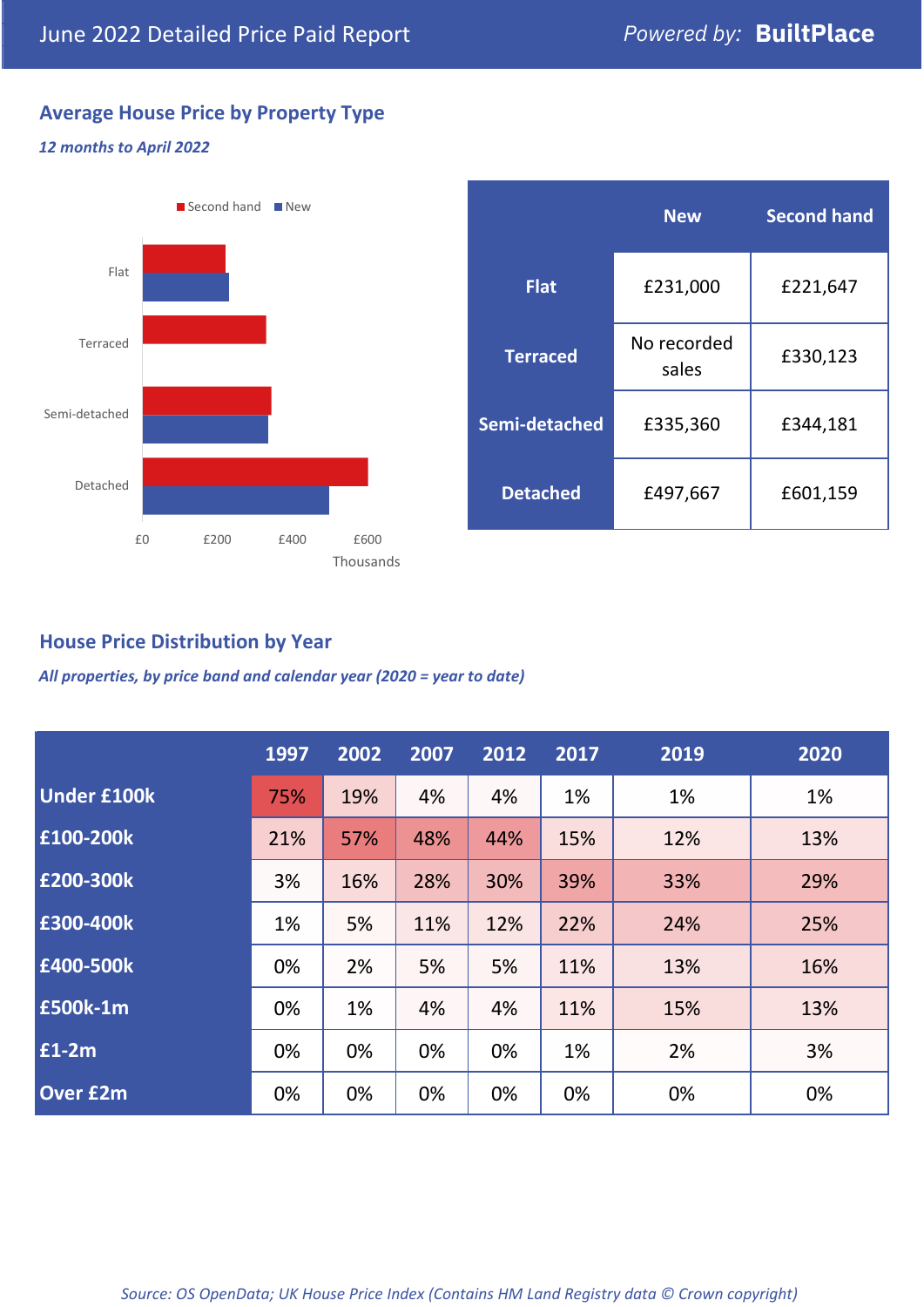# **Transactions (February 2022 data)**

*Annual Transactions, Indexed (2001-05 average = 100)*



There were 2,508 transactions in Warwick during the 12 months to February 2022. This is 71% of the average from 2001- 05 and suggests activity is below pre-downturn levels.

Transactions in Warwick have fallen by 7.6% since 2014, compared to changes of -4.1% for West Midlands and -7.7% for England.



#### *Cash and New Build Sales as % of Total, by Year*

*Note: The data on this page EXCLUDES transactions identified as transfers under a power of sale/repossessions, buy-to-lets (where they can be identified by a mortgage), and transfers to non-private individuals - i.e. it comprises only Land Registry 'A' data.*